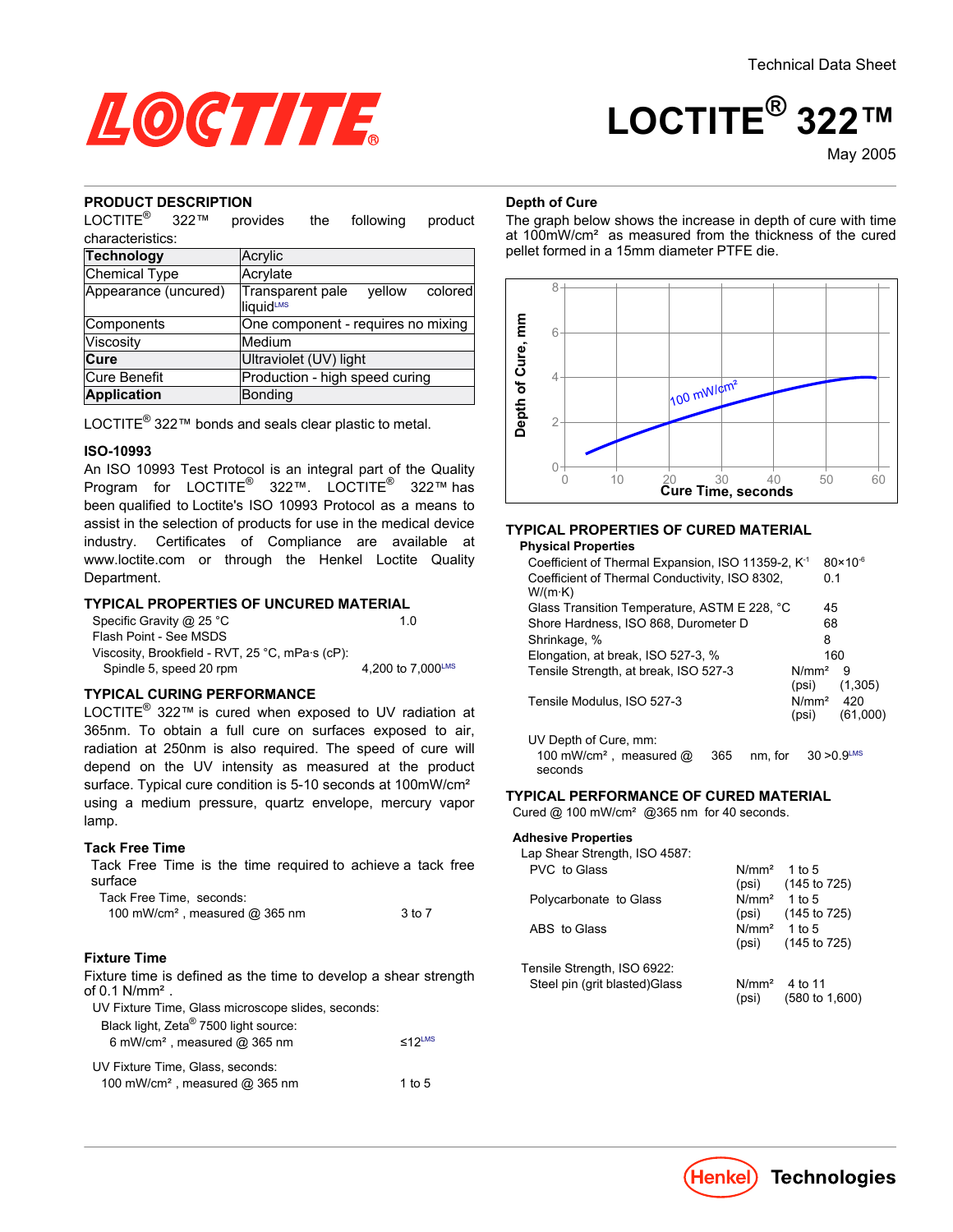#### **TYPICAL ENVIRONMENTAL RESISTANCE**

Cured @ 100 mW/cm², measured @ 365 nm, for 40 seconds plus 1 week @ 22 °C

Tensile Strength, ISO 6922:

Steel pin (grit blasted) to Glass

#### **Hot Strength**



#### **Heat Aging**

Aged at temperature indicated and tested @ 22 °C



#### **Chemical/Solvent Resistance**

Aged under conditions indicated and tested @ 22 °C.

|                                  |    | % of initial strength |       |        |
|----------------------------------|----|-----------------------|-------|--------|
| <b>Environment</b>               | °C | 100 h                 | 500 h | 1000 h |
| Heat/humidity 90% RH             | 40 | 65                    | 40    | 30     |
| Gasoline                         | 22 | 85                    | 85    | 85     |
| Freon TA                         | 22 | 85                    | 75    |        |
| Industrial methylated<br>spirits | 22 | 80                    | 10    |        |

#### **Effects of Sterilization**

Components bonded with LOCTITE® 322™ and subjected to standard sterilization by ETO or Gamma Radiation (2.5 and 7.0 Megarads) resulted in no deterioration of bond strength

#### **GENERAL INFORMATION**

**This product is not recommended for use in pure oxygen and/or oxygen rich systems and should not be selected as a sealant for chlorine or other strong oxidizing materials.**

#### **For safe handling information on this product, consult the Material Safety Data Sheet (MSDS).**

Where aqueous washing systems are used to clean the surfaces before bonding, it is important to check for compatibility of the washing solution with the adhesive. In some cases these aqueous washes can affect the cure and performance of the adhesive.

#### **Directions for use**

- 1. This product is light sensitive; exposure to daylight, UV light and artificial lighting should be kept to a minimum during storage and handling.
- 2. The product should be dispensed from applicators with black feedlines.
- 3. For best performance bond surfaces should be clean and free from grease.
- 4. Cure rate is dependent on lamp intensity, distance from light source, depth of cure needed or bondline gap and light transmittance of the substrate through which the radiation must pass.
- 5. Recommended intensity for cure in bondline situation is 5 mW/cm² minimum (measured at the bondline) with an exposure time of 4-5 times the fixture time at the same intensity.
- 6. For dry curing of exposed surfaces, higher intensity UV is required (100 mW/cm²).
- 7. Cooling should be provided for temperature sensitive substrates such as thermoplastics.
- 8. Plastic grades should be checked for risk of stress cracking when exposed to liquid adhesive.
- 9. Excess adhesive can be wiped away with organic solvent.
- 10. Bonds should be allowed to cool before subjecting to any service loads.

#### **Loctite Material SpecificationLMS**

LMS dated July 31, 1996. Test reports for each batch are available for the indicated properties. LMS test reports include selected QC test parameters considered appropriate to specifications for customer use. Additionally, comprehensive controls are in place to assure product quality and consistency. Special customer specification requirements may be coordinated through Henkel Quality.

#### **Storage**

Store product in the unopened container in a dry location. Storage information may be indicated on the product container labeling.

**Optimal Storage: 8 °C to 21 °C. Storage below 8 °C or greater than 28 °C can adversely affect product properties**. Material removed from containers may be contaminated during use. Do not return product to the original container. Henkel Corporation cannot assume responsibility for product which has been contaminated or stored under conditions other than those previously indicated. If additional information is required, please contact your local Technical Service Center or Customer Service Representative.